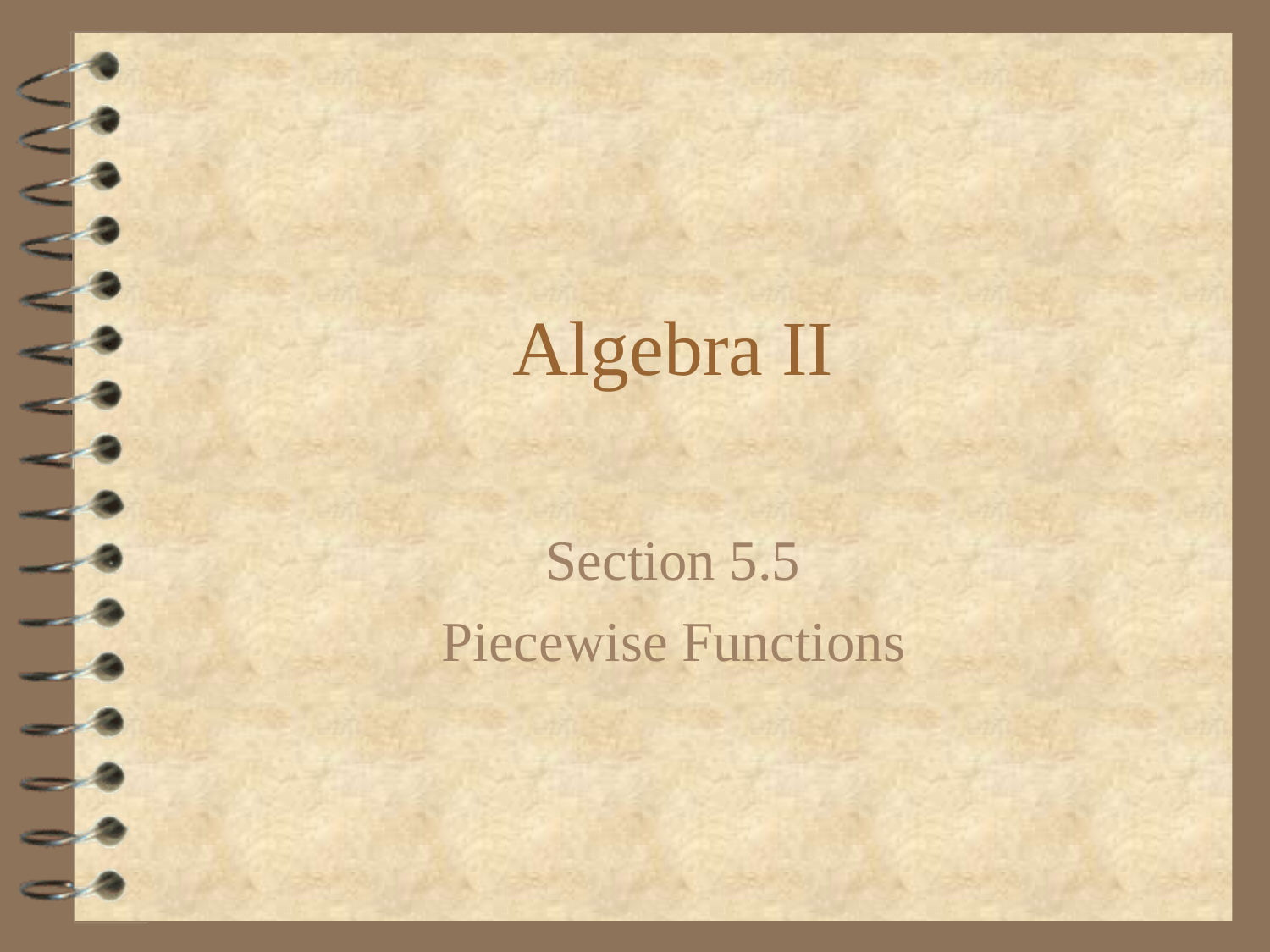## Piecewise Functions



The relation on the left is a function, but it is not linear.

However, parts of it are linear.

If we break this up into 3 pieces, each piece is a linear function.

We call this kind of function a Piecewise function. We can break it up into different functions, depending on the domain. Each individual function is easy to work with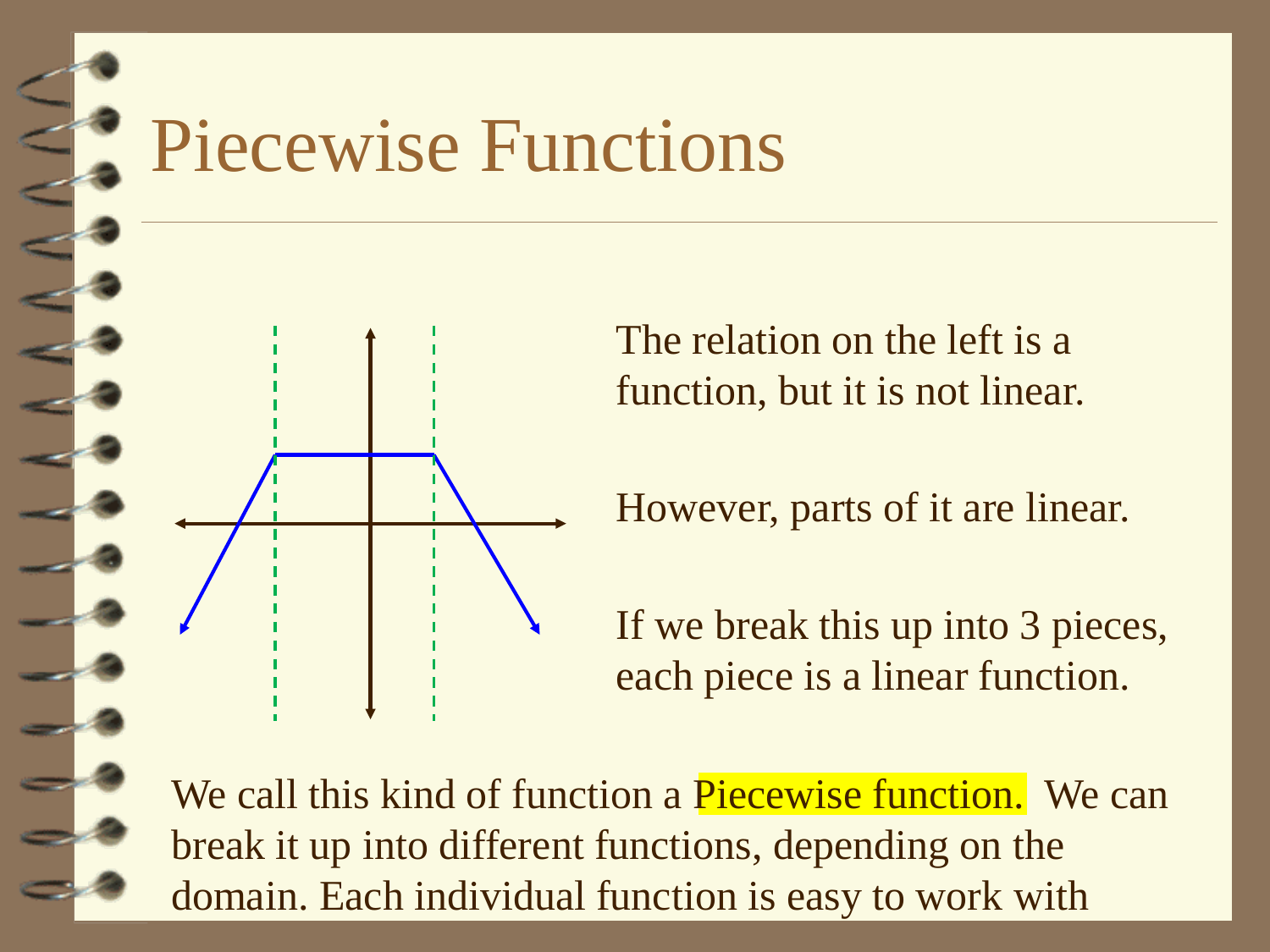## Piecewise Functions

A Piecewise Function is defined with an equation for each piece and the domain for which it applies.

$$
f(x) = \begin{cases} x + 5, x < -2 & \text{if } x < -2, \text{ then } f(x) = x + 5 \\ 3, & -2 \le x < 3 \text{ if } -2 \le x < 3, \text{ then } f(x) = 3 \\ -x + 6, x \ge 3 & \text{if } x \ge 3, \text{ then } f(x) = -x + 6 \end{cases}
$$

Which equation you use depends on what your input is.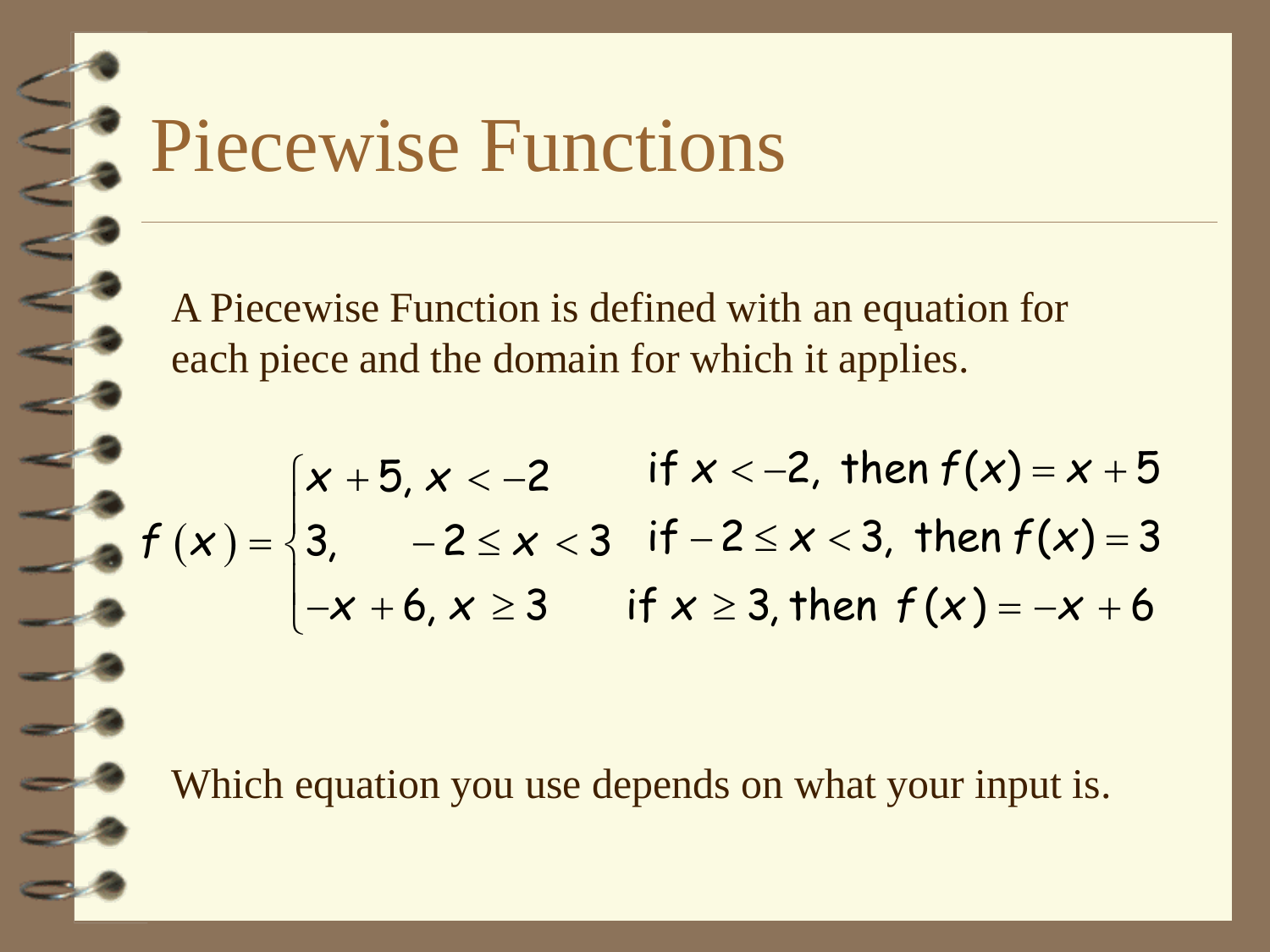

#### Piecewise Functions

$$
f(x) = \begin{cases} x + 5, x < -2 \\ 3, -2 \le x < 3 \\ -x + 6, x \ge 3 \end{cases}
$$

$$
f(-5) = -5 + 5 = 0
$$
  
f(1) = 3  
f(7) = -7 + 6 = -1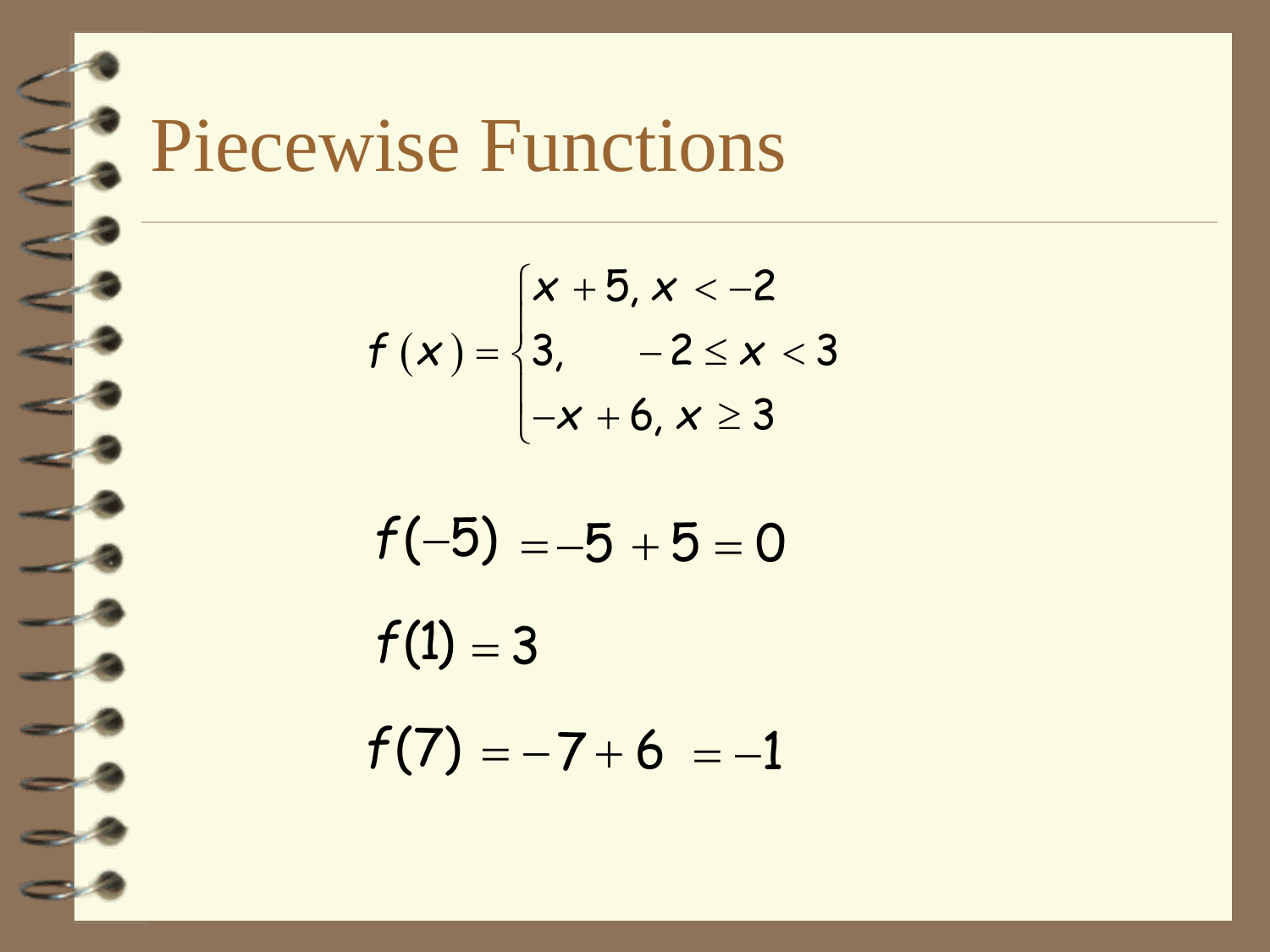

## Give it a Try

 $f(x) =$ 2*x* − 5, *if x* < 2  $x^2$ , if  $x \ge 2$  $\int$   $\tilde{c}$  $\bigcup$ 

*g*(*x*) = 6, *if* − 5 ≤ *x* < 2 2, *if x* < −5 10, if  $x \ge 2$  $\vert$  :  $\Big\}$  (  $\left| \begin{matrix} 1 \end{matrix} \right|$ 

*h*(*x*) = 3*x* − 3, *if* 2 ≤ *x* < 25 *x* + 2, *if x* < 2  $2x + 7$ , *if*  $x \ge 25$  $\left\lceil \cdot \right\rceil$  $\sqrt{\frac{1}{2}}$  $\overline{\mathbf{a}}$ 

- 1)  $f(10) = 100$
- 2)  $f(0) = -5$
- 3)  $f(2) = 4$
- $\ddot{\phantom{0}}$ 4)  $g(10) = 10$
- $\ddot{\phantom{1}}$ 5) *g*(−10) = 2

6) 
$$
g(0) = 6
$$

- $7) h(-5) = -3$
- 8) *h*(10) = 27
- 9) *h*(50) = 107
- 10)  $h(2) = 3$